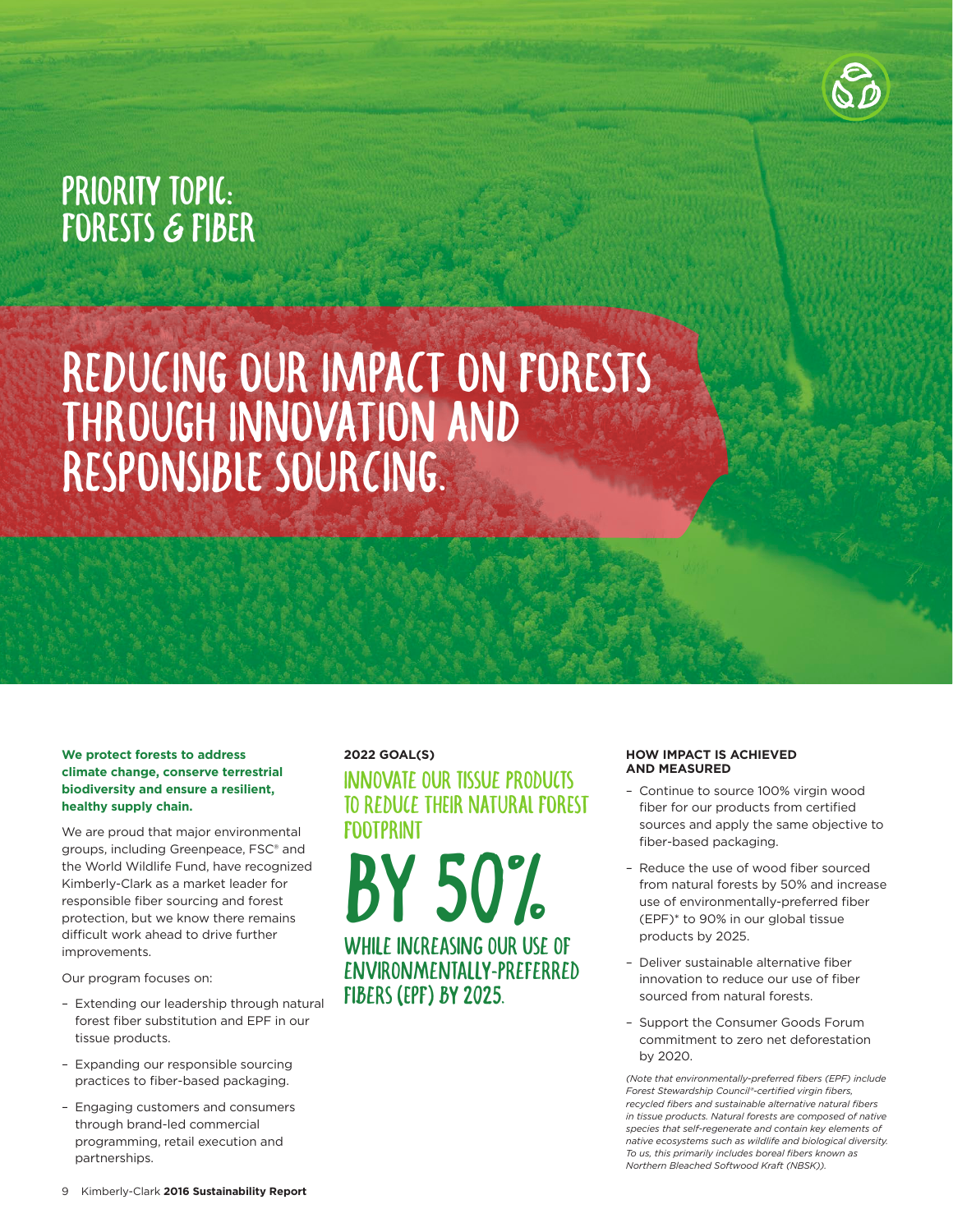### PRIORITY TOPIC: FORESTS & FIBER (CONTINUED)



#### **2016 PROGRESS**

We have reduced our use of fiber from natural forest landscapes by 26% over the 2011 base year, while 89% of the fiber used in our tissue products was from environmentally-preferred sources.

We are continuing the challenging work of **[developing alternatives to traditional](https://www.sustainability2022.com/our-stories/to-benefit-generations) [sources of fiber](https://www.sustainability2022.com/our-stories/to-benefit-generations)** for our products while encouraging our suppliers and customers/ consumers to seek Forest Stewardship Council (FSC) certification. **[Read more](https://www.sustainability2022.com/our-stories/powerful-partnerships) [about our partnership with FSC.](https://www.sustainability2022.com/our-stories/powerful-partnerships)**

All virgin fiber sourced in 2016 in our products was from suppliers certified to one of the five forest management certification systems recognized in our **[fiber procurement policy](http://www.cms.kimberly-clark.com/umbracoimages/UmbracoFileMedia/Fiber_Procurement_Policy_umbracoFile.pdf)**.

| TOTAL FIBER USE (MILLION MT) <sup>1</sup> | 2010  | 2011  | 2012  | 2013  | 2014  | 2015  | 2016  |
|-------------------------------------------|-------|-------|-------|-------|-------|-------|-------|
| Virgin Fiber                              | 2.56  | 2.48  | 2.36  | 2.4   | 2.38  | 2.42  | 2.39  |
| % of total                                | 72.5% | 70.3% | 71.3% | 71.4% | 72.3% | 73.5% | 76.6% |
| Recycled Fiber                            | 0.97  | 1.05  | 0.95  | 0.96  | 0.91  | 0.87  | 0.73  |
| % of total                                | 27.5% | 29.7% | 28.7% | 28.6% | 27.7% | 26.5% | 23.4% |
| <b>Total fiber used</b>                   | 3.53  | 3.53  | 3.31  | 3.36  | 3.29  | 3.29  | 3.12  |

(1) As part of our 2011 global GF&TN agreement with WWF, we will report our total use of environmentally-preferred fiber for all fiber-containing products. Virgin pulp will include all K-C manufactured pulp, purchased market pulp and third-party contract-manufactured fiber-containing products.

| <b>FIBER SOURCING BY CERTIFICATION TYPE (%)</b>                    |     |      | 2012 | 201   | 2014  |      | 2016 |
|--------------------------------------------------------------------|-----|------|------|-------|-------|------|------|
| Virgin fiber from environmentally responsible sources <sup>1</sup> | 98% | 100% | 100% | 100%  | 100%  | 100% | 100% |
| Forest Stewardship Council (FSC)                                   | 39% | 47%  | 53%  | 61%   | 62%   | 64%  | 67%  |
| Sustainable Forest Initiative (SFI)                                | 31% | 30%  | 32%  | 24%   | 24%   | 23%  | 22%  |
| Program for the Endorsement of Forest Certification (PEFC)         | 8%  | 6%   | 5%   | 4%    | 4%    | 3%   | 2%   |
| CERFLOR (Brazil)                                                   | 8%  | 3%   | 2%   | $O\%$ | $O\%$ | 0%   | 0%   |
| Canadian Standards Association (CSA)                               | 7%  | 5%   | 5%   | 6%    | 7%    | 7%   | 5%   |
| Forest Stewardship Council Controlled Wood (FSC-CW)                | 5%  | 8%   | 2%   | 6%    | 4%    | 3%   | 4%   |
| Not Certified                                                      | 2%  | 0%   | O%   | $O\%$ | $O\%$ | 0%   | 0%   |
|                                                                    |     |      |      |       |       |      |      |

(1) Approximately 150 tons of fiber was not certified in 2012; due to rounding, this is not reflected.

| CHLORINE FREE WOOD PULP PURCHASES |     | 2011 | 2012 | 2013 | 2014 | 2015 | 2016 |
|-----------------------------------|-----|------|------|------|------|------|------|
| Elemental Chlorine Free (ECF)     | 95% | 95%  | 98%  | 98%  | 97%  | 97%  | 98%  |
| Total Chlorine Free (TCF)         | 5%  | 5%   | 2%   | 2%   | 3%   | 3%   | 2%   |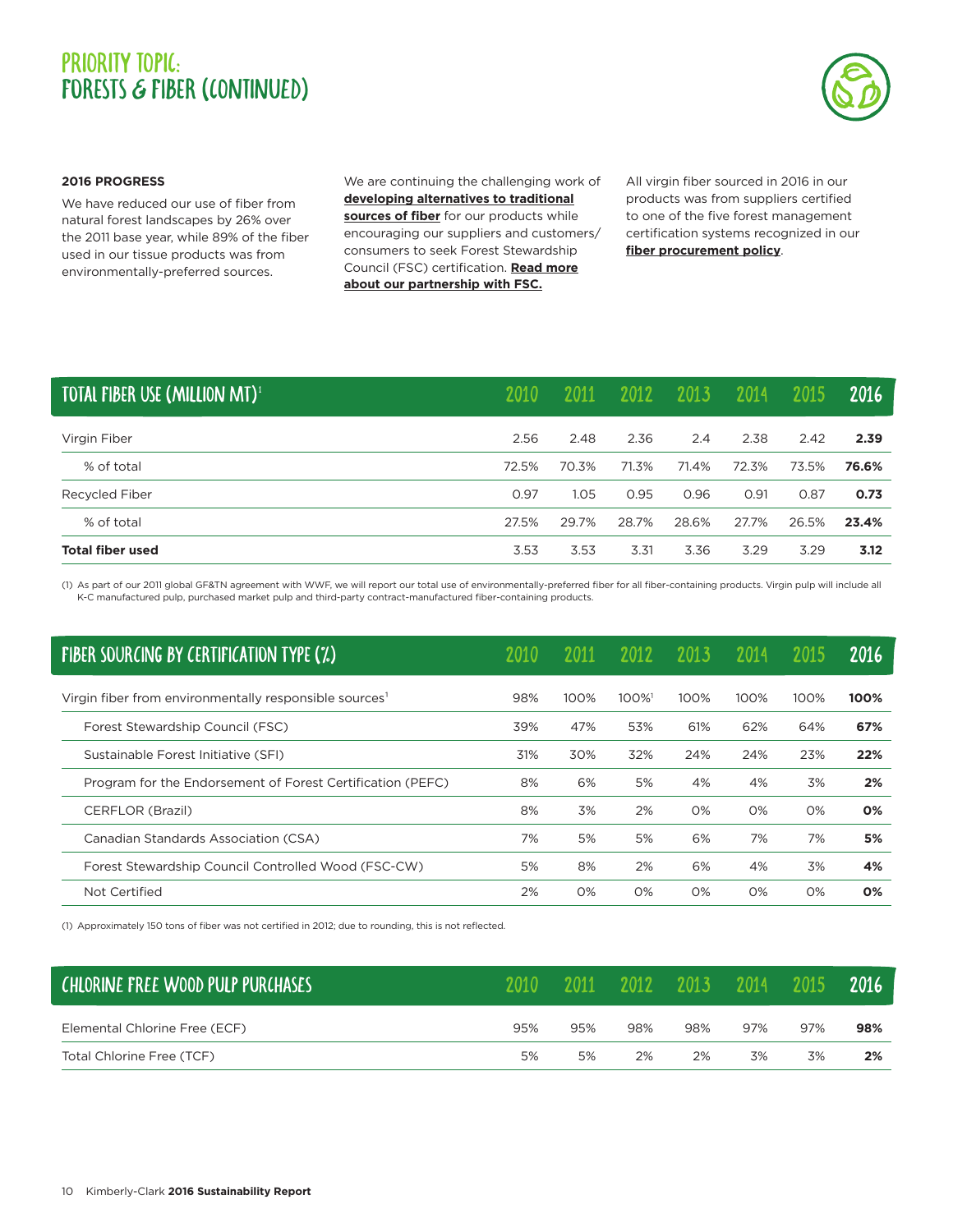#### PRIORITY TOPIC: FORESTS & FIBER (CONTINUED)



## Partners In Action

is challenging – but necessary. Kimberly-Clark and FSC aim to raise awareness and educate consumers play an active role in protecting forests.

**Watch and read** – 'One Simple D [Action program' story and video](https://www.sustainability2022.com/our-stories/one-simple-action)

**Read** [more about Responsible](https://www.sustainability2022.com/our-stories/responsible-forest-management)  ê Forest Management

**Read** more about efforts to save  $(\mathscr{E})$ [the native New Zealand Falcon](https://www.sustainability2022.com/our-stories/saving-the-karearea)